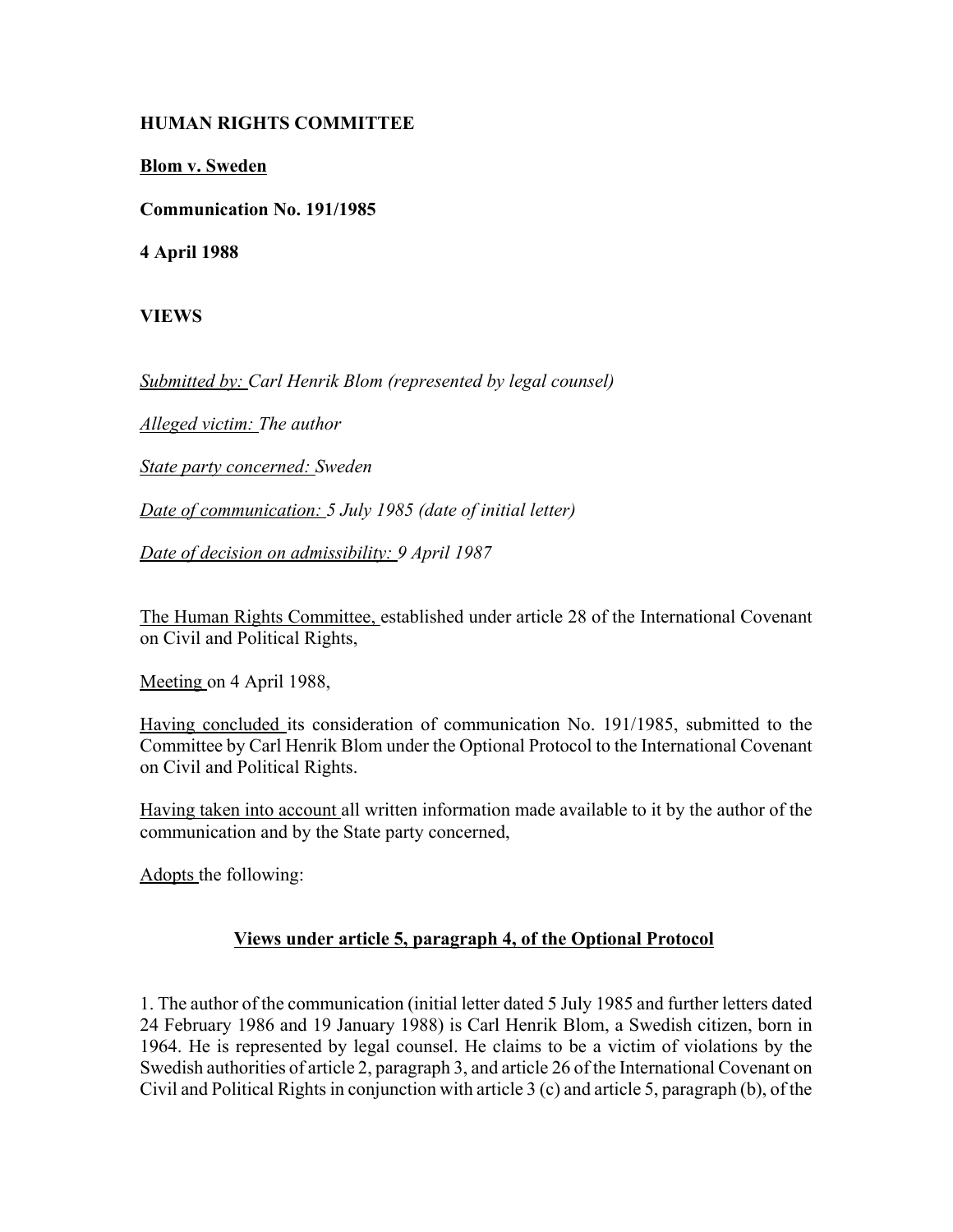UNESCO Convention against Discrimination in Education of 1960. Article 13 of the International Covenant on Economic, Social and Cultural Rights is also invoked.

2.1 During the school year 1981/82, the author attended grade 10 at the Rudolf Steiner School in Goteborg, which is a private school. According to Decree No. 418 on Study Aid, issued by the Swedish Government in 1973, a pupil of an independent private school can only be entitled to public assistance if he attends a programme of courses which is placed under State supervision by virtue of a governmental decision under the Ordinance. The government decision is taken after consultation with the National Board of Education and the local school authorities.

2.2 The author states that the Rudolf Steiner School submitted an application on 15 October 1981 to be placed under State supervision with respect to grade 10 and above (the lower grades were already in that category). After the local school authorities and the National Board gave a favourable opinion, the decision to place grade 10 and above under State supervision was taken on 17 June 1982, effective as of 1 July 1982, that is for the school year 1982/83 onwards, and not from autumn 1981, as the school had requested.

2.3 On 6 June 1984, the author applied for public financial aid in the amount of SKr 2,250, in respect of the school year 1981/82. By a decision of 5 November 1984, his application was rejected by the National Board for Educational Assistance on the grounds that the school had not been under State supervision during the school year in question. The author alleges that this decision was in violation of the provisions of the international treaties invoked by him. He states that an appeal against the decision "was not allowed". Believing, however, that the decision of the National Board for Educational Assistance violated his rights under the 1960 UNESCO Convention, the author submitted, at the beginning of 1985, a claim for compensation to the Chancellor of Justice (Justiekanslern). By a decision of 14 February 1985 the Chancellor of Justice declared that the decision of the National Board for Educational Assistance was in accordance with domestic law in force and could not give rise to State liability. It was also pointed out that the Decree on Study Aid was a government decision, in respect of which an action for compensation could not be permitted under the relevant provisions of the Damages Act. The Chancellor finally mentioned that Mr. Blom would be free to pursue the matter before the courts. The Chancellor pointed out, however, that the courts would be duty bound, ex officio, to apply Swedish law, including the relevant provisions of the Damages Act to which he had referred.

2.4 From the decision of the Chancellor of Justice, the author draws the conclusion that it would be of no avail to initiate court proceedings against the State. Consequently, he maintains, there are no further domestic remedies to exhaust. This situation, he claims, constitutes, in itself, a violation of article 2, paragraph 3, of the Covenant.

2.5 The author's allegation, that the decision not to grant him public assistance was in violation of article 26 of the Covenant, is based on the argument that he was subjected to discrimination as a pupil of a private school. Pupils of public schools are said to have received public assistance for the school year 1981/82. This discriminatory treatment allegedly contravenes the basic idea of equality for all in education and it also allegedly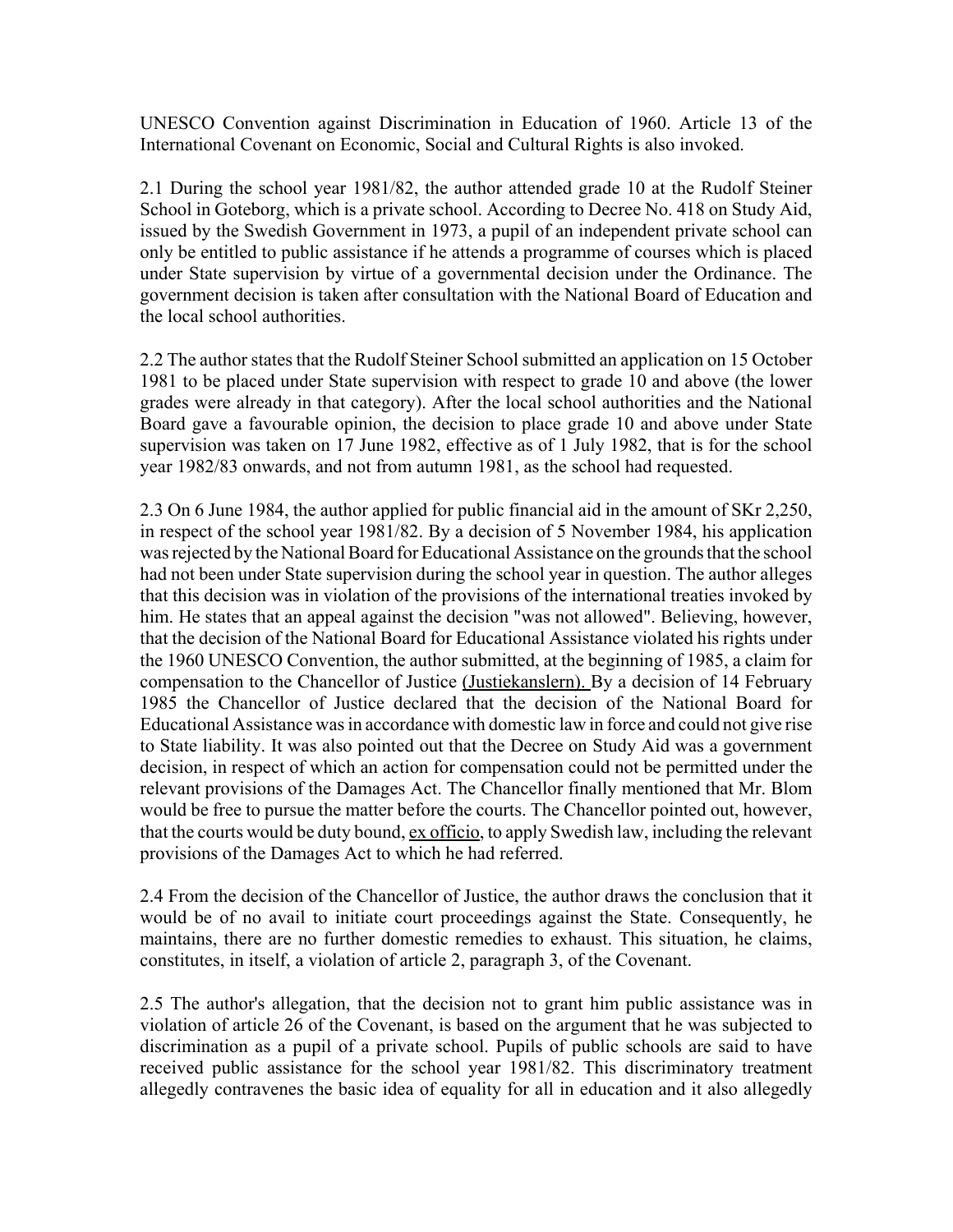interferes with the parents' right to choose independent private schools provided for in article 13 of the International Covenant on Economic and Social Rights and article 5, paragraph i (b), of the UNESCO Convention against Discrimination in Education of 1960 to which Sweden is a State party. The author also claims to be a victim of a violation of article 3 (c) of that same Convention.

2.6 The author requests the Committee to condemn the alleged violations of article 2, paragraph 3, and article 26 of the Covenant, to invite the State party to take the necessary steps to give effect to its obligations under article 2, paragraph 3, and to urge the State party to discontinue the alleged discriminatory practices based on the 1973 Study Aid Act. Furthermore, he asks the Committee to urge the Swedish Government to pay him and his class-mates the amount of public assistance due for the school year 1981/82 with accrued interest according to Swedish law as well as his expenses for legal advice.

3. By its decision of 15 October 1985, the Working Group of the Human Rights Committee transmitted the communication under rule 91 of the provisional rules of procedure to the State party concerned, requesting information and observations relevant to the question of the admissibility of the communication. The Working Group also requested the State party to explain, in so far as such explanation might be relevant to the question of admissibility, why grade 10 of the Rudolf Steiner School in Goteborg was placed under State supervision only as of 1 July 1982 but not for the preceding school year, as requested.

4.1 In its submission dated 8 January 1986, the State party indicates that the 1962 Act on Schools recognizes the existence of private schools independent of the public sector school system. The private schools are, in principle, financially sufficient, and there is no legal obligation for the State or local government to provide any financial contribution. However, there are no legal impediments excluding various forms of public support, and in practice most of the private schools are in one way or another supported by local government and, in addition, approximately half of them, including the Rudolf Steiner School, receive State contributions.

4.2 The State party indicates further that, in accordance with regulations set forth in the 1973 Act on Study Aid (studiestodslag 1973:349) and the 1973 Decree on Study Aid (studiestodskungorelse 1973:418), pupils attending schools, whether public or private, may be eligible for various forms of public financial support. As far as is relevant for the consideration of the present case, chapter 1, section 1, of the Decree provides that financial support may be granted to pupils attending public schools or schools subject to State supervision. Consequently, for pupils attending a private school to be eligible for public financial support, the school has to be placed under State supervision. Decision on such supervision is taken by the Government upon application submitted by the school. In the present case, the Rudolf Steiner School applied in October 1981 to have the part of its educational programme corresponding to the gymnasium, that is grades 10 to 12, placed under State supervision. Education on this higher level had not previously been offered by the school. After having considered the application, as well as observations on the application submitted by the Municipal School Administration, the Education Committee of the County of Goteborg and Bohus, and the National Board of Education, the Government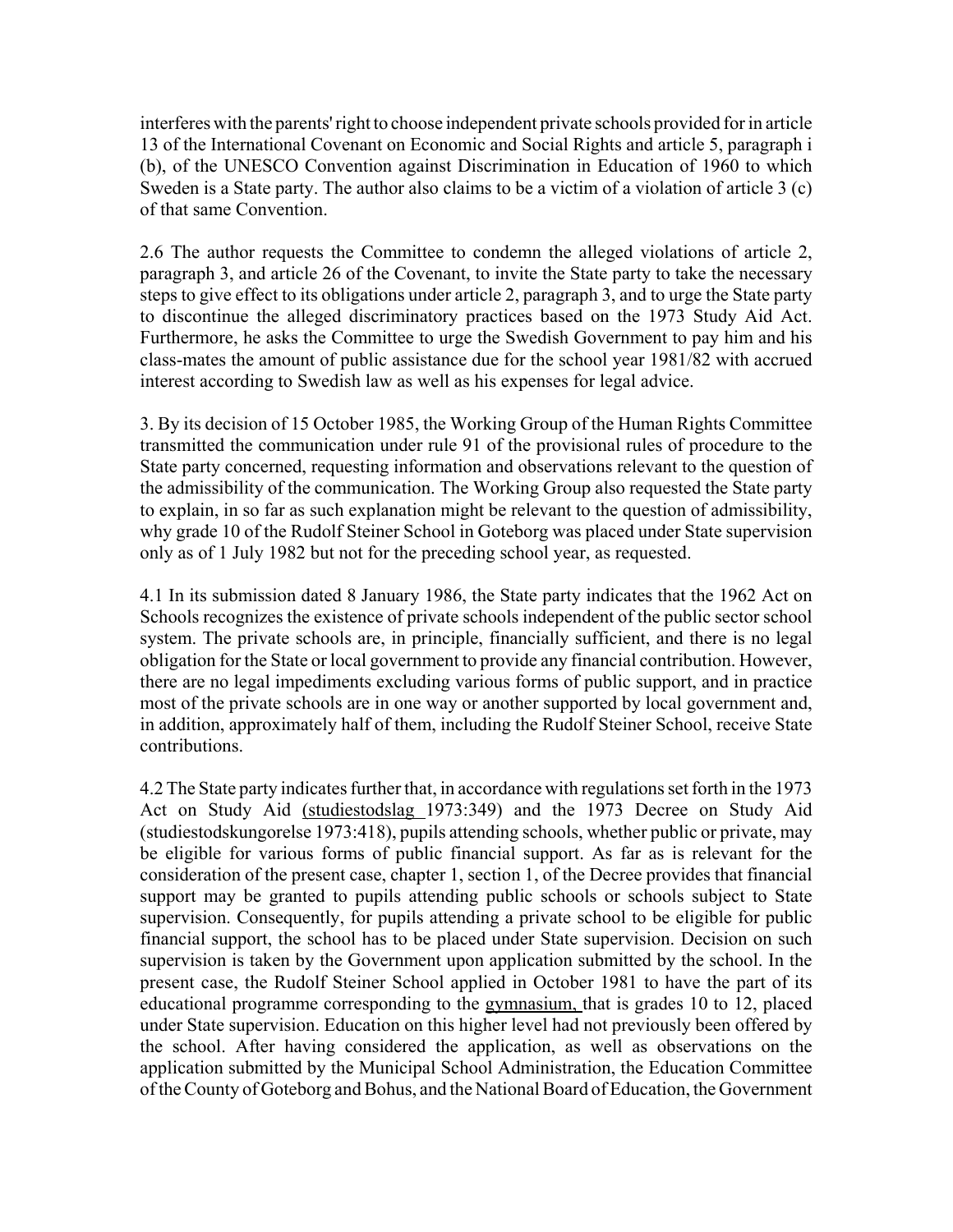on 17 June 1982 granted the application as of 1 July 1982.

4.3 On 5 November 1984, the National Board for Educational Assistance informed the author that financial support for his studies could not be granted on the ground that the school was not at that time subject to State supervision with respect to the educational programme of grade 10.

5.1 As to the alleged violations of the International Covenant on Civil and Political Rights, the State party submits the following:

"Blom contends that the refusal to grant him public financial support for the school year 1981/82 amounts to a violation of article 26. In the Government's view, however, the notion of discrimination implies a comparison between two or more different groups or categories of individuals and a finding, first, that one group or category is being treated differently from another group or category and, secondly, that this different treatment is based on arbitrary and unjustified grounds, such as those enumerated in article 26. Accordingly, different treatment does not constitute discrimination when the distinction is based on objective and reasonable criteria. There is no obligation under article 26, or under any other provision of the Covenant, to provide public financial support to pupils. Therefore, the State is at liberty to decide whether to give such support and, if financial support is provided, to set the conditions under which it should be granted, provided only that the State's considerations are not based on unjustified grounds, such as those enumerated in article 26."

5.2 The State party further argues that:

"As regards schools, like any other institution or activity in society, it is naturally legitimate for the State, before granting public financial support to the school or its pupils, to consider whether the school meets reasonable standards of quality and whether it fulfils a need of society or the presumptive pupils. It is equally justified if financial support is provided, that the State take the necessary measures in order to assure itself that the facts and circumstances underlying the decision are not subsequently changed. These are - and on this point no other view has been expressed by Blom - the motives for the requirement that a private school be State-supervised in order for its pupils to be eligible for public financial support. The Government submits that this does not constitute discrimination within the meaning of article 26."

## 5.3 The State party adds:

"In view of the aforesaid, and for the following reasons, the Government further maintains that Blom's communication as regards this point should be declared inadmissable in accordance with the provisions of article 3 of the Optional Protocol. Blom contends, as the sole 'discriminatory basis' for the alleged violation of article 26, that he chose to attend the Rudolf Steiner School because of his, and his parents', religion, political or other opinion', and that the different treatment regarding public financial support was a direct result of this choice. In the opinion of the Government, this obviously does not amount to saying that the State's policy of different treatment of public and private schools is based on such grounds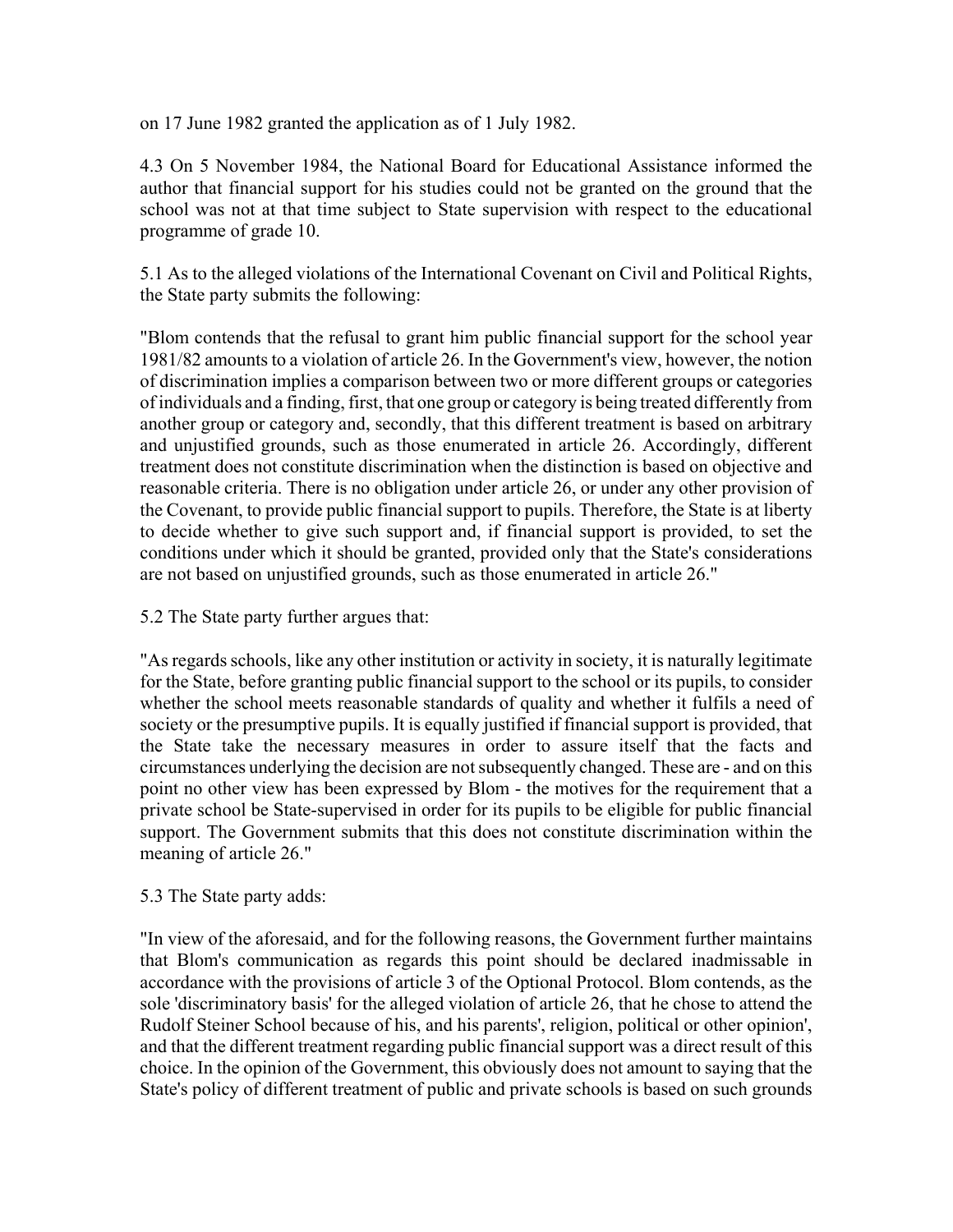as religion or political or other opinion ... What Blom appears to be arguing is that, because he chose the school for religious and political reasons, and because the State, although not for religious or political reasons, treated this private school differently from public schools, he has been treated in a discriminatory way on the ground of his religion and his political opinion. The lack of merits in this line of arguing must in the Government's opinion be considered so obvious as to make the communication inadmissable under article 3 of the Optional Protocol."

5.4 The State party further submits:

"Blom further alleges that article 2, paragraph 3, has been violated since the decision not to grant him public financial support could not be appealed. This provision guarantees an effective remedy only when the rights and freedoms, as recognized in the Covenant, have been violated. In the present case, the only such violation that has been contended is the one under article 26. Therefore, the obvious lack of merit in the arguments put forward by Blom regarding the alleged violation of article 26 is equally relevant here. Consequently, the communication as regards this point as well should be declared inadmissible."

5.5 As regards the question posed in the decision of the Committee's Working Group as to the reasons why the school was placed under State supervision only as of 1 July 1982, the State party explains

"that the application for State supervision was made very late - three and a half months from the outset of the fiscal year 1981/82 and a long time after the education of that school year had begun - and that the decision, which depended on various opinions from other authorities, could not be made until a couple of weeks before the end of the said fiscal year. It seems as if the sole reason for the present case is that those responsible for the Rudolf Steiner School did not act with sufficient promptness in applying for State supervision."

5.6 Finally, the State party mentions that two other applications concerning related issues with respect to pupils of the Rudolf Steiner School of Norrkoping have been declared inadmissible by the European Commission of Human Rights in Strasbourg (applications 10476/83 and 10542/83).

6.1 In his comments, dated 24 February 1986, the author stresses that the refusal to grant him financial support "was in fact directed against him as belonging to a distinct group", this group being composed of himself and his class-mates, as compared with pupils attending public schools or private schools already subject to State supervision. He further states that at the time of application in October 1981 the Rudolf Steiner School was already complying with the five administrative requirements imposed on private schools subject to State supervision.

6.2 The author challenges the State party's arguments for considering the communication inadmissible under article 3 of the Optional Protocol by stressing that he was invoking "the grounds enumerated in article 26 of the Covenant referring to the passage 'discrimination on any ground', which includes a reference to 'other status'. Accordingly, for whatever reasons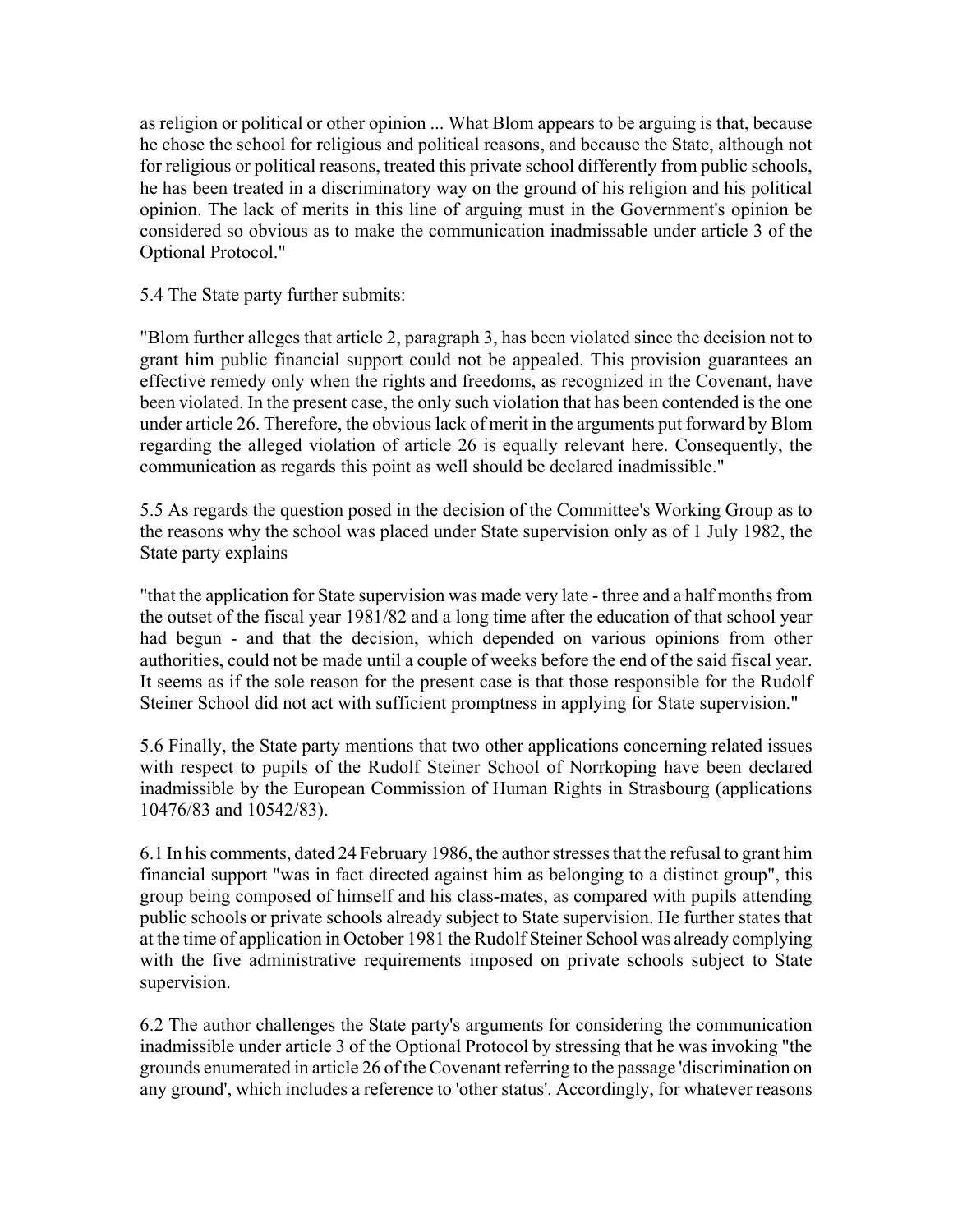[he] and his class-mates chose to attend the Rudolf Steiner School, they all belong, because of this choice, to the distinct group ... [and] this 'other status' ... is obviously the ground for the different treatment imposed on him resulting from the State's deliberate policy."

6.3 With respect to the State party's statement that two other applications by other authors have been declared inadmissible by the European Commission of Human Rights, the author explains that the applicants there had complained of discrimination based upon the fact that some municipalities in Sweden do not grant free textbooks to pupils attending private schools, as do most other municipalities. According to the author, these decisions have no relevancy whatever to the question of financial support under the Act on Study Aid.

7.1 Before considering any claims contained in a communication, the Human Rights Committee must, in accordance with rule 87 of its provisional rules of procedure, decide whether or not it is admissible under the Optional Protocol to the Covenant.

7.2 With regard to article 5, paragraph 2 (a), of the Optional Protocol, the Committee observed that the matter complained of by Carl Henrik Blom was not being examined and had not been examined under another procedure of international investigation or settlement. The Committee noted that consideration by the European Commission of Human Rights of applications submitted by other students at the same school relating to other or similar facts did not, within the meaning of article 5, paragraph 2 (a), of the Optional Protocol, constitute an examination of the same matter. As set forth in the Committee's prior decisions, the concept of the "same matter" within the meaning of article 5, paragraph 2 (a), of the Optional Protocol must be understood as including "the same claim concerning the same individual, submitted by him or someone else who has the standing to act on his behalf before the other international body". b/ The reservation of the State party in respect of matters already examined under another procedure of international investigation or settlement, therefore, did not apply.

7.3 With regard to article 5, paragraph 2 (b), of the Optional Protocol, the Committee was unable to conclude, on the basis of the information before it, that there were available remedies in the circumstances of the case which could or should have been pursued. The Committee noted in that connection that the State party did not contest the author's claim that domestic remedies had been exhausted.

7.4 With regard to the State party's submission that the "lack of merit" in the author's arguments should render the communication "inadmissible under article 3 of the Optional Protocol", the Committee noted that article 3 of the Optional Protocol provided that communications should be declared inadmissible if they were (a) anonymous, (b) constituted an abuse of the right of submission or (c) were incompatible with the provisions of the Covenant. The Committee observed that the author had made a reasonable effort to substantiate his allegations and that he had invoked specific provisions of the Covenant. Therefore, the Committee decided that the issues before it, in particular the scope of article 26 of the International Covenant on Civil and Political Rights, should be examined with the merits of the case.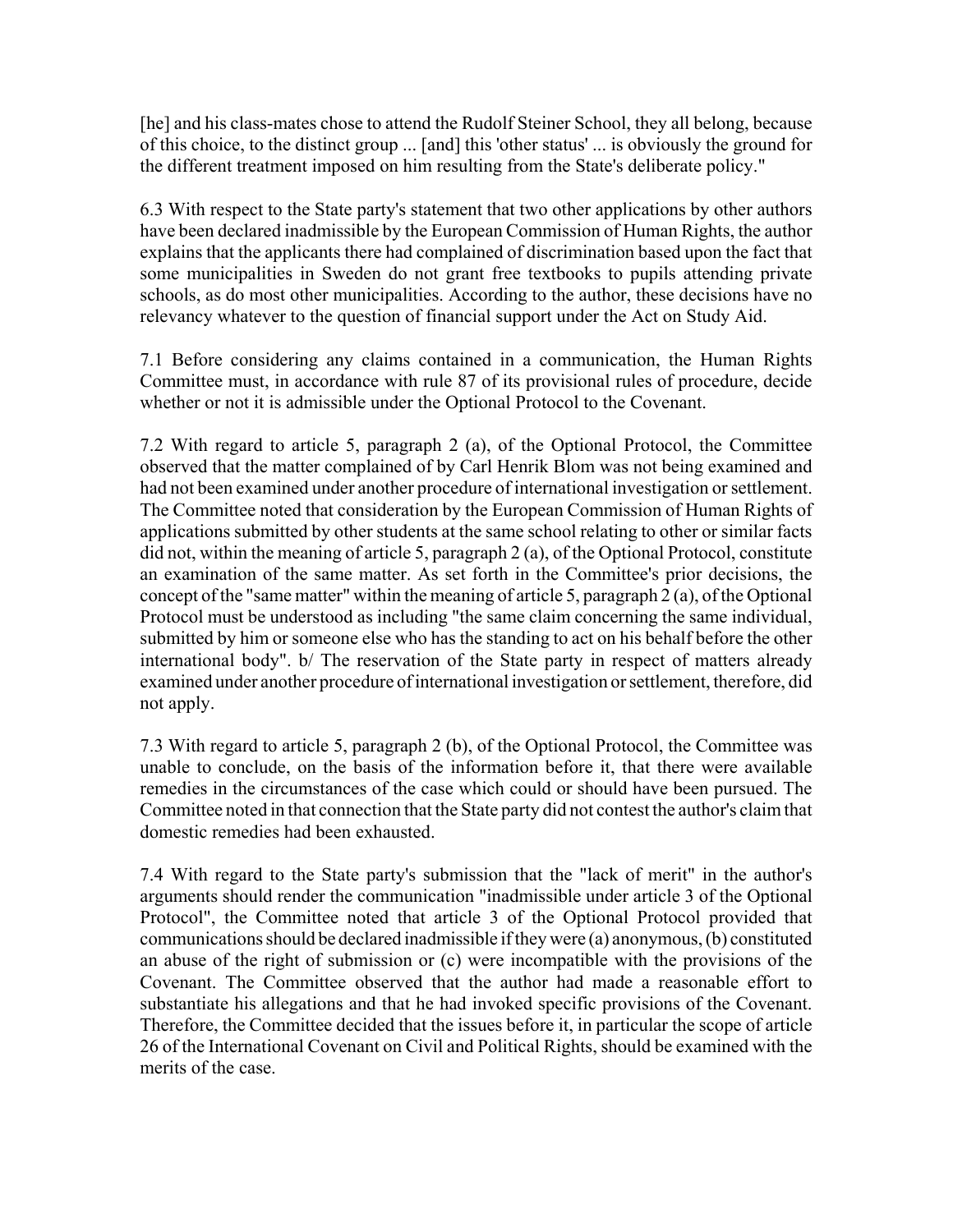7.5 The Human Rights Committee noted that it could only consider a communication in so far as it concerned an alleged breach of the provisions of the International Covenant on Civil and Political Rights.

7.6 The Committee observed that both the author and the State party had already made extensive submissions with regard to the merits of the case. However, the Committee deemed it appropriate at that juncture to limit itself to the procedural requirement of deciding on the admissibility of the communication. It noted that, if the State party should wish to add to its earlier submission within six months of the transmittal to it of the decision on admissibility, the author of the communication would be given the opportunity to comment thereon. If no further submissions were received from the State party under article 4, paragraph 2, of the Optional Protocol, the Committee would proceed to adopt its final views in the light of the written information already submitted by the parties.

8. On 9 April 1987, the Committee therefore decided that the communication was admissible in so far as it related to alleged violations of the International Covenant on Civil and Political Rights and requested the State party, should it not intend to make a further submission in the case under article 4, paragraph 2, of the Optional Protocol, so to inform the Committee, so as to permit an early decision on the merits.

9. The State party, on 23 October 1987, and the author, on 19 January 1988, informed the Committee that they were prepared to let the Committee consider the case on the merits as it then stood.

10.1 The Human Rights Committee has considered the merits of the communication in the light of all the information made available to it by the parties, as provided in article 5, paragraph 1, of the Optional Protocol. The facts of the case are not in dispute.

10.2 The main issue before the Committee is whether the author of the communication is a victim of a violation of article 26 of the Covenant because of the alleged incompatibility of the Swedish regulations on education allowances with that provision. In deciding whether or not the State party violated article 26 by refusing to grant the author, as a pupil of a private school, an education allowance for the school year 1981/82, whereas pupils of public schools were entitled to education allowances for that period, the Committee bases its findings on the following observations.

10.3 The State party's educational system provides for both private and public education. The State party cannot be deemed to act in a discriminatory fashion if it does not provide the same level of subsidy for the two types of establishments, when the private system is not subject to State supervision. As to the author's claim that the failure of the State party to grant an education allowance for the school year 1981/82 constituted discriminatory treatment, because the State party did not apply retroactively its decision of 17 June 1982 to place grades 10 and above under State supervision, the Committee notes that the granting of an allowance depended on actual exercise of State supervision since State supervision could not be exercised prior to 1 July 1982 (see para. 2.2 above), the Committee finds that consequently it could not be expected that the State party would grant an allowance for any